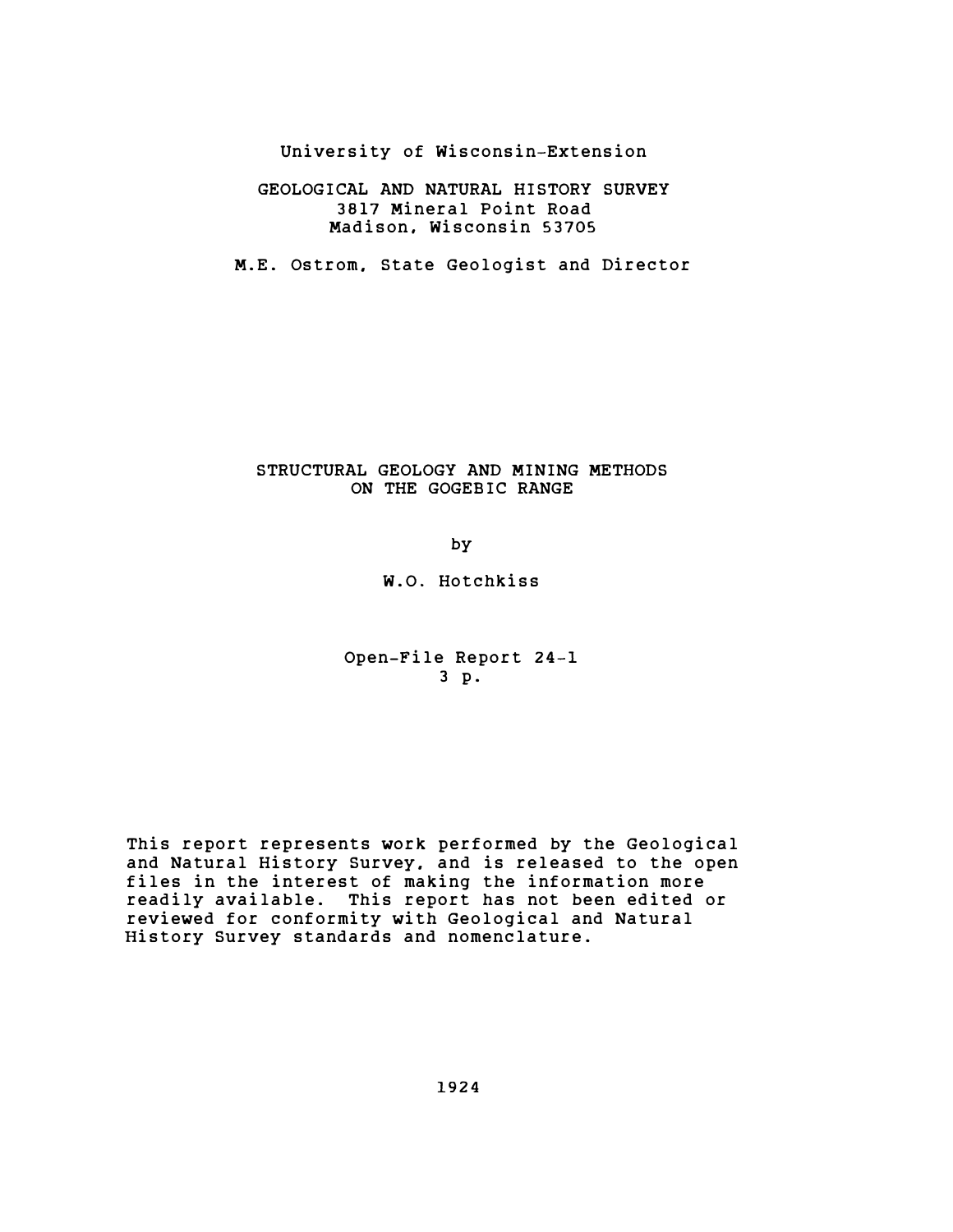STRUCTURAL GROLOGY ARD MINING METRODS ON THE GOGERIC RABGE. W. C. Ketchkiss, February 1924.

The Gafebis iram formation is about 500 to 1000 feet in thickness and has a fairly unifern dip of about 500 to the nerth. There are numerous basis dikes varying up to about 100 feet in thickness which ent about perpendicular to the dip of the iren formation and make the gently pitching trenghs, with the quartaits festuall (and imperviews parts of the iren fermation), in which the ere lies. Hest of the ere has been mined from the fectuall side of the formation, but many ere bedies extend well toward the hanging. The ere bedies are mostly linear bedies in these troughs, and are reughly af triangular eress-section bonaded by the footenil, the dike and the lean iron formation or "eap reek." Many of the mumbler ore deposits are relatively thin tabular bedies lying on the quartsite feet.

The wider ere bedies which extend far from the footwall have a "sapping" that varies with the eriginal richness of the formation. The alteration to ere has preceeded farther up, away from the dike, in the richer beds of the formation than it has in the leaner beds. Censequently in the wider are bedies the "capping" bellies dewn in irregular fashien and gives an uneven weight to be sared for in mining.

The thin tabular ore bedies are usually of mach harder texture and have better walls than the wide ere bedies. Their capping is also marrow and mere readily supported. In these bedies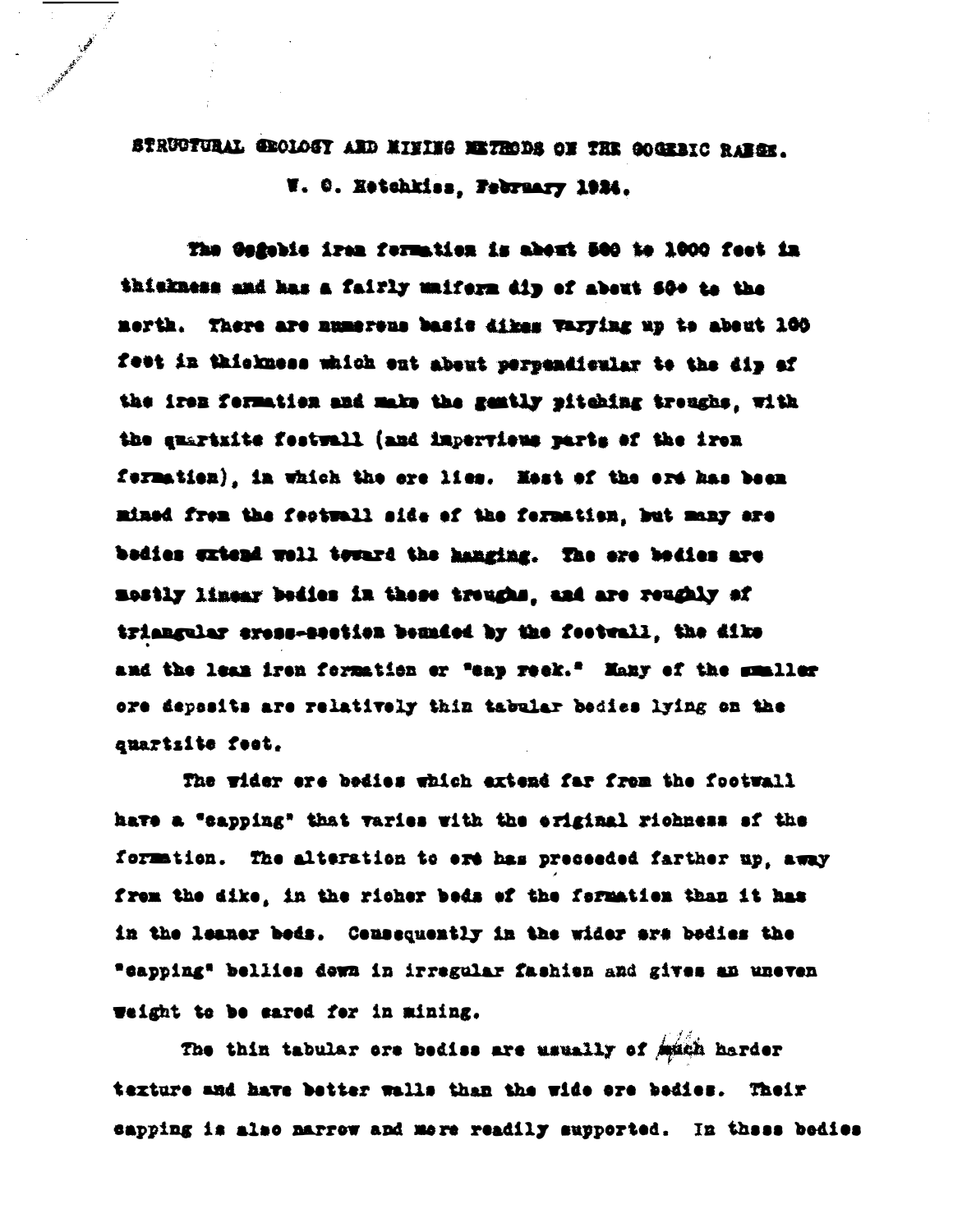Steping methods are quite commonly used, ofther sub level steping or abrinkage steping.

The great bulk of the preduction cemes frem the vider ore bedies. In these alumping and erusking has waakened the ere and this combined with the greater width and irregular chape of the weak eap rook, mikes some form of eaving mystem of mining a nessesity.

These wider ore bedies will in rare sasss extend the full width of the formation, se that the ore body may be 500 feet wide. More aften the width is \$0 to 200 feet. In these large bedies the leagth of the deposit may be a mile or two. The guartzite feetwall is likely to be disintegrated to sand in spets, mear large bodies, and is always mere or less weakamed. The banging wall is senstimes a partly leached iron formation known as "mixed rook and ere" which makes a difficult wall to mine against. At ether times it may be a mushy ferruginous slate; but most often it is a lean, conswhat leached, porous ferruginous chert that breaks into fairly good eized chunks and makes a good wall to mine against. The capping is usually of the poreus ferruginous chert just described. With the chunks is some losse sandy disintegrated chert that causes trouble by centaminating the ere.

The great depth  $-$  2000 feet and more  $-$  combined with the wide irregular capping causes the capping to come down with the ore and necessitates some form of caving as the method of mining. One of the most common methods is allcing combined with some ere

 $-2-$